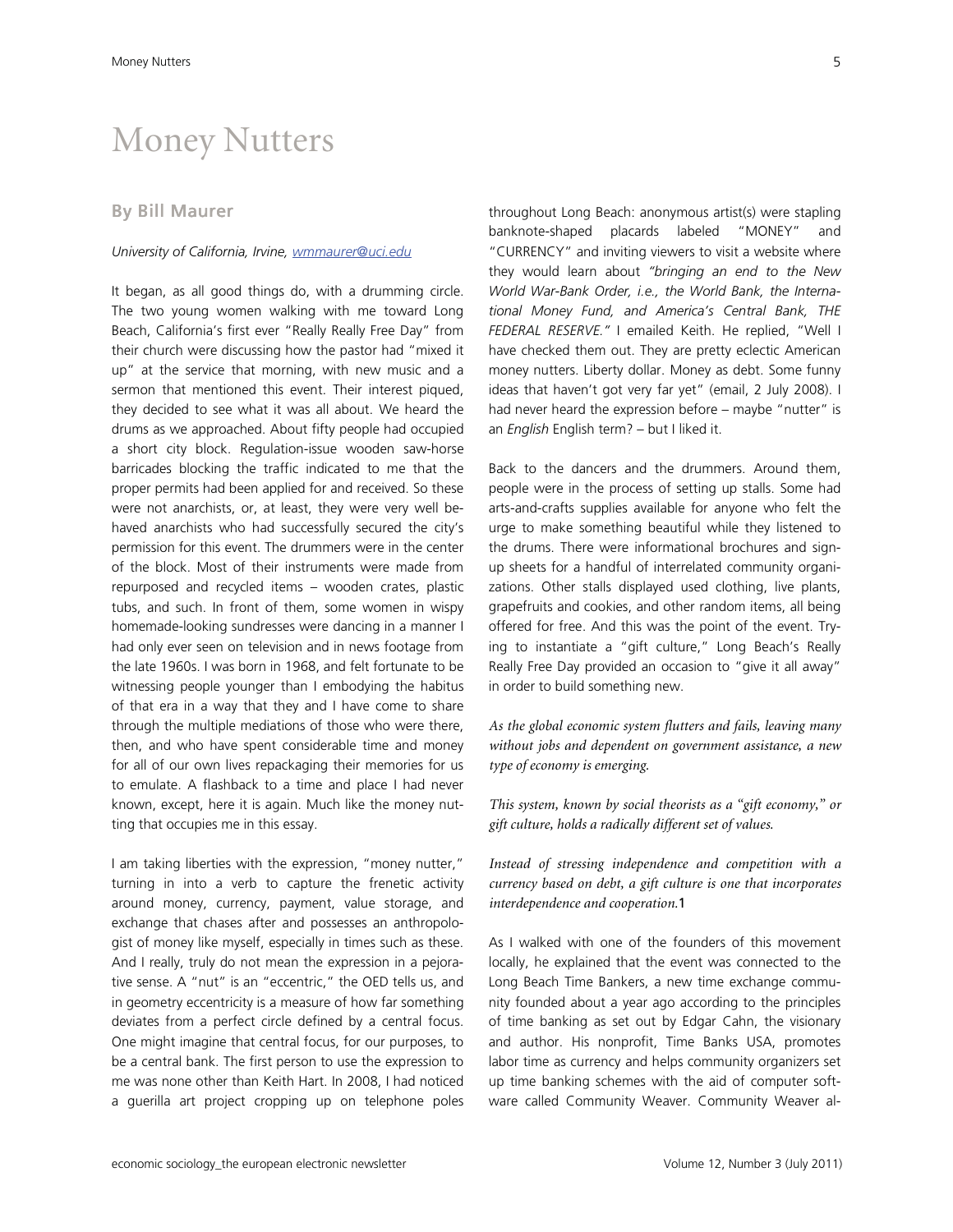lows time bankers to post their availability and the services or skills they are willing to share, and to seek other time bankers whose services they might need. It keeps track of everyone's account, measured in units of time. Every person's hour is equal to everyone else's. Time itself is envisioned as a "new currency" which in turn is helping to "evolve" a new society.

It is a crazy time for money, not just money's conceptual status or constitution but its very materiality. Tufts University held a conference titled, "Killing Cash" in April, 2011. The conceit of the conference was that mobile phoneenabled money transfer and payment services could replace cash and provide benefits to the world's poor. Cash is expensive to count, store and transport; it can be lost or stolen; it leaves no record of its movements. The conference posed the question, is cash the "enemy of the poor?" Separately but around the same time, a consultancy firm interviewed yours truly for a promotional video touting a cashless payment service. They wanted an academic talking head speaking in general terms about the history of money. When I saw the first cut of the video, however, I refused to allow them to use my voice or image: rats crawling over filthy bills on the ground (who leaves banknotes on the ground?), a baby about to eat a US quarter dollar coin (who gives babies coins to eat?), the voiceover ominously intoning, "It's covered in bacteria and carries disease… it's killing our children…"2 And Bitcoin adherents – about which, more below – debate the physicality of their creation, analogizing the computational power and electricity needed to generate this virtual currency to the engraver's work in designing a new banknote. An internet rumor circulated in late May that at least one Bitcoin "miner" had been raided by the police; his excessive electricity usage had raised suspicion that he was running an indoor marijuana farm.

Keith Hart argues that we are witnessing the "unraveling of the social organization of money" (2011:4). Spend some time online, or at a Really Really Free Market event, and you will soon agree. At the same time, there are important differences among people experimenting with novel currency forms. And there are efforts to extend the reach and enhance the stability of finance that are trying to reweave the social organization of money, but not necessarily according to the same old patterns of national capitalism. I'd like to dwell on these differences, on the varieties of money nutting rather than the elementary structures discussed by Hart in these pages in March, 2011, not just to create a typology but to track a movement or a trajectory I see taking place in the orbits of contemporary money nutting. Eccentricity in geometry is a quality of conic sections like parabolas and hyperbolas. I imagine experiments with money taking the form of conic sections with an eccentricity greater than zero. The more eccentric experiments mark hyperbolic functions in two senses: in the sense of generating two curves that never meet but are mirror images of each other (hyperbola); and in the rhetorical sense of exaggerating the import of the experiment, the crisis in money, or both (hyperbole).

So, consider Really Really Free Day and Bitcoin as defining the two arms of a hyperbola. Some participants in each may be aware of the other, but so far in my experience it has mainly been my own circle of academics (and a few artists) who note the parallels. Really Really Free Day and its associated time bankers have created a self-described "peer to peer" (P2P) currency, one that is denominated in terms of, and, indeed, is units of time. They differentiate what they are doing from barter. In barter, the parties to a transaction seek an equivalence point outside of the transaction, an imaginary factor that will allow for a conversion between unlike items or services (three pairs of pants for two bushels of grapefruits; one hour of babysitting for 15 minutes of word processing assistance). Time banking cannot be used for goods, only for services, and services are denominated in equivalent units of time, always (one hour of babysitting for one hour of word processing assistance). Paraphrasing a conversation with a time banker, one person's hour should be equivalent to any other person's hour, even if people feel strange about it because they sense that their hour is maybe "worth" more or less than someone else's. Still, every person has only a limited amount of time on this earth, and so there is no justification for valuing any one person's hour over any other's. Community Weaver allows participants to see each other's contributions as well as their own current savings or debts in hours. It is not an anonymous system, but only participants who register can view the other participants' status. Time banking creates new and sometimes unlikely friendships and relationships – this is one of its key virtues. In weaving community, it is imagined to provide a bulwark against societal degeneration. It is also meant to be an alternative to both the welfare state and the unfettered market. Dependency on government support is as anathema as dependency on "debt-based" currency.

On the other arm of the hyperbola is Bitcoin. Bitcoin's adherents also decry dependency on governments and their debt-based currencies. Rather than being pegged to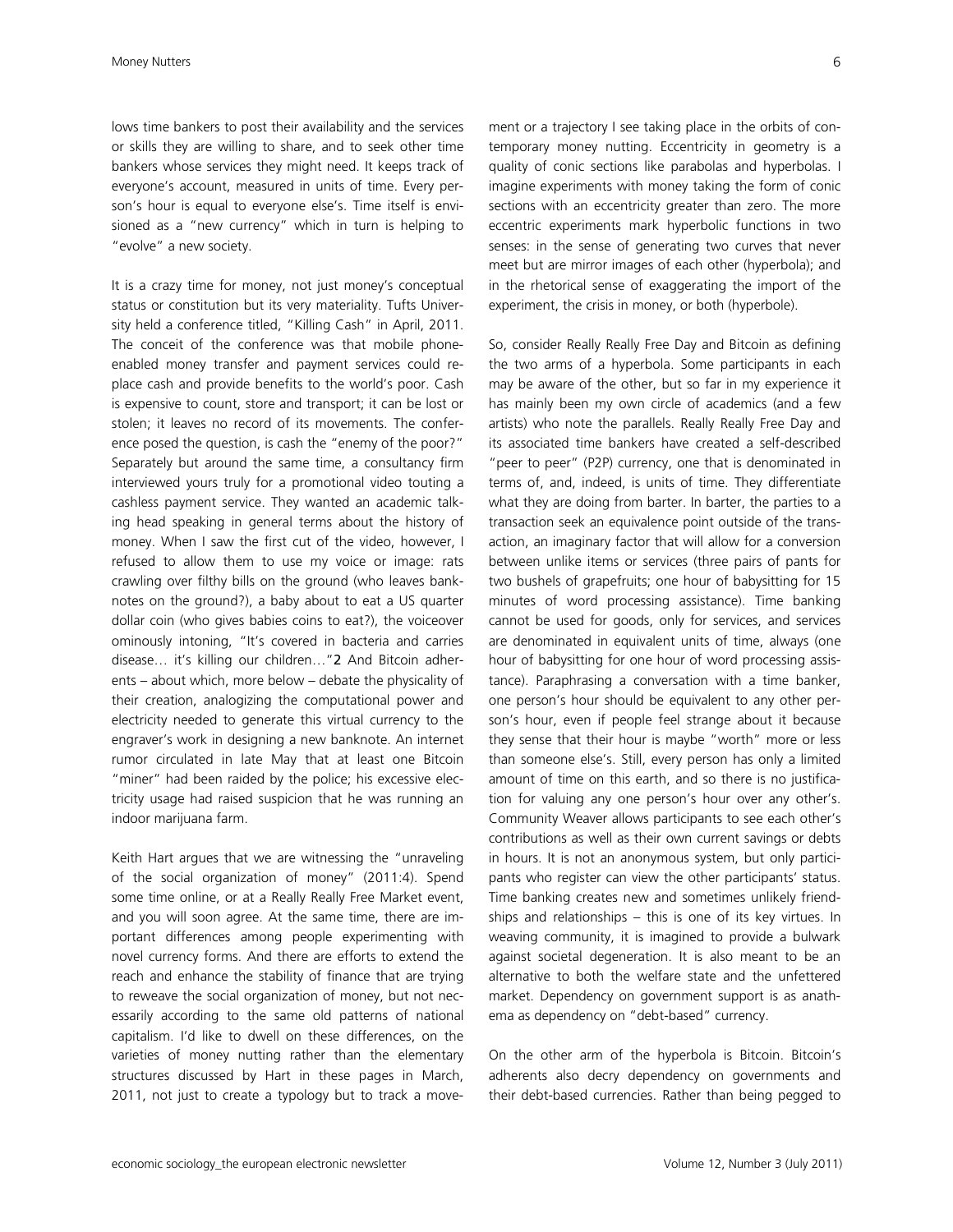lifetimes, it hinges on the cycle-times of computer central processing units (CPUs) and graphics cards (which are much faster, and can handle many more computations per unit time). Like time banking, Bitcoin (BTC) is also a P2P currency. Bitcoin is an experiment in creating a cryptographic online money system. The brainchild of Satoshi Nakamoto (which may or may not be a pseudonym), it went viral in May, 2011, and its value has grown dramatically from around US\$8/BTC to US\$31/BTC as I have been writing this essay (see where it is now, and available at https://mtgox.com/, the Bitcoin exchange).\* Bitcoins are bits of programming that reside on participants' computers. They can be exchanged with others using a P2P file transfer program, like the file sharing protocol BitTorrent (banned by most university campus networks because it takes up so much server time and may be used to evade copyright restrictions on digital content). An algorithm creates new Bitcoins at an ever-decreasing rate, to an upper limit of 21 million BTC. Its adherents explicitly reference gold: as there is a limited amount of gold in the universe, so there will be a limited number of Bitcoins. Like gold, Bitcoins are created by a process called "mining," whereby some adherents devote processing time to solving complex cryptographic puzzles in order to win new Bitcoins (again, at an ever-decreasing rate). There are people who are daisy-chaining multiple graphics cards together, running them constantly, and running up huge electricity bills in the process in the race to mine new Bitcoins. In addition, every Bitcoin contains a record of its transactions, and all transactions are stored in a public transaction log distributed throughout the network of Bitcoin users. Although it has been touted as an anonymous P2P currency, it is not entirely so: a clever and determined user could probably trace back a transaction to an individual address, and from that address to an actual person. As of June, 2011, one can use Bitcoins to purchase from a limited number of online merchants offering digital and design services, server hosting, educational and gaming software, and also for "real world" goods (which the Bitcoin Trade wiki dubs "Material Products," available at the website https://en.bitcoin.it/wiki/Trade) like books, clothing and coffee. At least two people are offering real estate for BTC, in Tokyo, Japan and Tijuana, Mexico.

Why would anyone accept Bitcoins? Each transaction is verified by the programming and a "proof of work" chain of numbers to demonstrate the authenticity of the coin and its transactional history, authenticated in real time (or, actually, in about 10 minutes) by every other node in the network. So, the utopian answer is that one need not have trust in another person or a central authority like a reserve bank for the system to work.3 The algorithm takes care of ensuring that no Bitcoin is double-spent, and the public log of transactions verifies for every Bitcoin user the sanctity of the transaction chain. The practical answer is because they can be traded for various national currencies (as of June 5, 2011: US dollars, Euros, Japanese Yen, British pounds, Russian rubles, Australian dollars, Swiss Francs, Polish zloty, Israeli shekels, Thai bhat), a virtual currency (Second Life Linden dollars), and other payment instruments (British postal orders) on a number of online exchanges. The other practical answer is: because there is a Bitcoin bubble, and early adopters are hoping to cash in on their mining and trading. That said, some miners are beginning to take seriously the cost of their activity in terms of high electricity bills (hence, some take advantage of current "freely" supplied in workplaces or college campuses!).

Like time banking, Bitcoins do not depend on any central authority. There is no central bank. There is no debt and new money cannot be created by debt. Time bankers trade in the limited amount of lifetime available in the world; Bitcoin traders in the limited amount of Bitcoins. There are anarchist, libertarian, "privacy" and "liberty" tendencies here. A Bitcoin critic nicely draws together the diverse motivations for using the currency:

*Maybe you hate the US government, or all governments. Maybe you want to avoid bank interchange fees, or perhaps avoid tracking altogether because your payment is for something illegal, or because you're a particular [sic] private person. Or perhaps you just think that the world currency regime is going to collapse and you see Bitcoin as a technological salvation (Cohen 2011).* 

The sense of impending (or already extant) collapse unifies Really Really Free and Bitcoin as two arms of the same hyperbolic function. These money nutters truck in "prophetic time" (Guyer 2010:414) and the "evaporation of the near future" (p. 410) for an end-times to come or already here. But their eccentricity has a certain regularity to it. Fixed money supply based on scarcity, no debt, no government or central authority, no fractional reserve banking… and, for Bitcoin, built-in deflation. Not a few critics of Bitcoin have noted the irony of the current Bitcoin bubble, which may have been sparked by an online post about the (unverified) use of the currency to buy illegal drugs in an anonymous online market.4 Time banking and Really Really Free are a kind of "quiet" end-of-theworldism: we sit in our drum circle and give things away,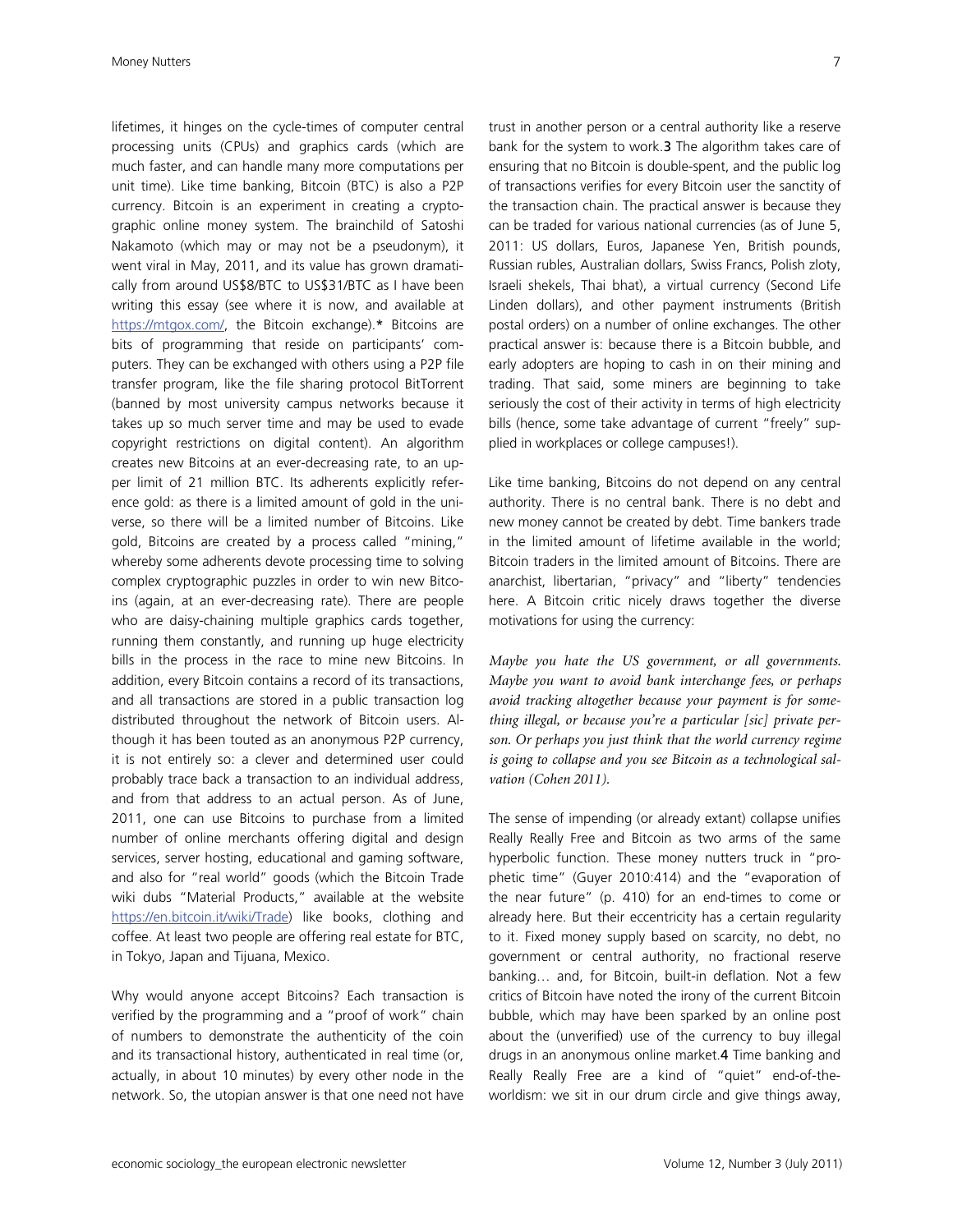we use Community Weaver and face-to-face monthly meetings to create new relationships and support one another as the world falls apart around us, growing organic vegetables in each others' backyards… Bitcoin is "loud:" boosters declare it to be "the most dangerous project we've ever seen" which "could topple governments, destabilize economies and create uncontrollable global bazaars for contraband" (Calacanis and LAUNCH 2011). While deflaters tweet: "@me\_irl: explaining Bitcoin to girl, who is not enough of a nerd to intuitively understand: 'well it's basically MonetizeMyAspergers.Net'."5 And a regulator friend/informant of mine writes, "Tell me this is a bad joke for a late Friday afternoon!"

The distance of any point (P) on a hyperbolic curve to a focus (F) and any point (N) on line called a directrix always has the same ratio. This ratio (PF/PN) is called the eccentricity (e) of the hyperbola, and is always greater than 1. Increasing eccentricity opens the curve so that it becomes closer and closer to the directrix (which has an eccentricity of infinity). The arms of the hyperbola themselves move outward toward infinity, creating an ever-widening space between the arms but maintaining the curve defined by the focus, directrix and eccentricity ratio. A hyperbola also always consists of two mirror-image, separate curves on either side of the directrix. We can consider Bitcoin and time banking as two curves of a hyperbola defined by the ratio of the distance between the curve and a focus – say, central banking – and a directrix – say, apocalypse. Increasing eccentricity gets you closer and closer to that apocalypse…

Let's take one more cut through the cone of money and finance and define another hyperbola. This one is less eccentric. But one of my intuitions is that the e of this hyperbola is shifting toward the e of the one I have just sketched.

While Really Really Free Day was taking place and the Bitcoin bubble was inflating, May, 2011 also witnessed the widely publicized launch of Google Wallet and Square Card Case, two salvos into the card-dominated payments industry by the information technology sector. Despite the fact that Google Wallet almost immediately became embroiled in an intellectual property squabble with PayPal, and that Square Card Case is only available in very limited areas, these announcements heightened what was already a frenzy of activity around the rethinking of money in the payments industry, itself a vast and underappreciated sector of the world economy.

Also in May, also in the mobile space, 6 the World Economic Forum – the organizer of the yearly Davos conclaves for the rich and powerful – released a report on the potential of mobile phone-enabled financial services for the "financial inclusion" of the world's poor. Viewing mobile phone money transfer and storage applications ("mobile money") as an onramp to conventional financial services for the millions without access to banking institutions and infrastructure, the WEF provided a rubric for assessing "country readiness" for mobile financial services (WEF 2011).

I'd like to consider new mobile payment services like Google Wallet and Square Card Case, and mobile money for the world's poor, as two arms of another hyperbola. The focus point is still central banking and the directrix is still apocalyptic predictions of the end of … whatever (money, the state, world society, etc.). But the e of this curve is smaller and the curve more closely hugs that focus point. Yet there is a growing tension within the communities that create payment and mobile money systems, one that pulls them toward the directrix in search of greater profitability. As they draw closer to the directrix, they also start to get, well, a little nuttier. Dreams of increased profit and increasing capabilities of the technology itself pull some technologies and communities away from that focus point and toward a vision of peer-to-peer money, the disintermediation of central banks, an end to fractional reserve banking and debt-based money, and an end to government (and/or public) infrastructures for payment like cash. The idea of mobile money for the unbanked – to provide greater access to banking for poor people, and greater access for banks to poor people's money – presents a countervailing tendency. It reduces the e and pulls folks and their devices back toward that focus point. But, perhaps, only until the opposing forces from the payments industry pull it back toward the directrix.

Mobile money for the world's poor began with the observation that many people in the global South had discovered that they could use airtime minutes as a form of alternative currency. A person could buy airtime from a local vendor, and either send the secret code that "loads" the phone with airtime to a friend via text message, or load up the airtime directly into her phone and send it to another person's phone using the mobile network service (if the service permits airtime sharing). In either case, "minutes" have been sent. But if one can back-convert the minutes into money, or one can trade the minutes for some other commodity or service, then "money" has been sent. Services like M-PESA in Kenya, a money transfer via cellphone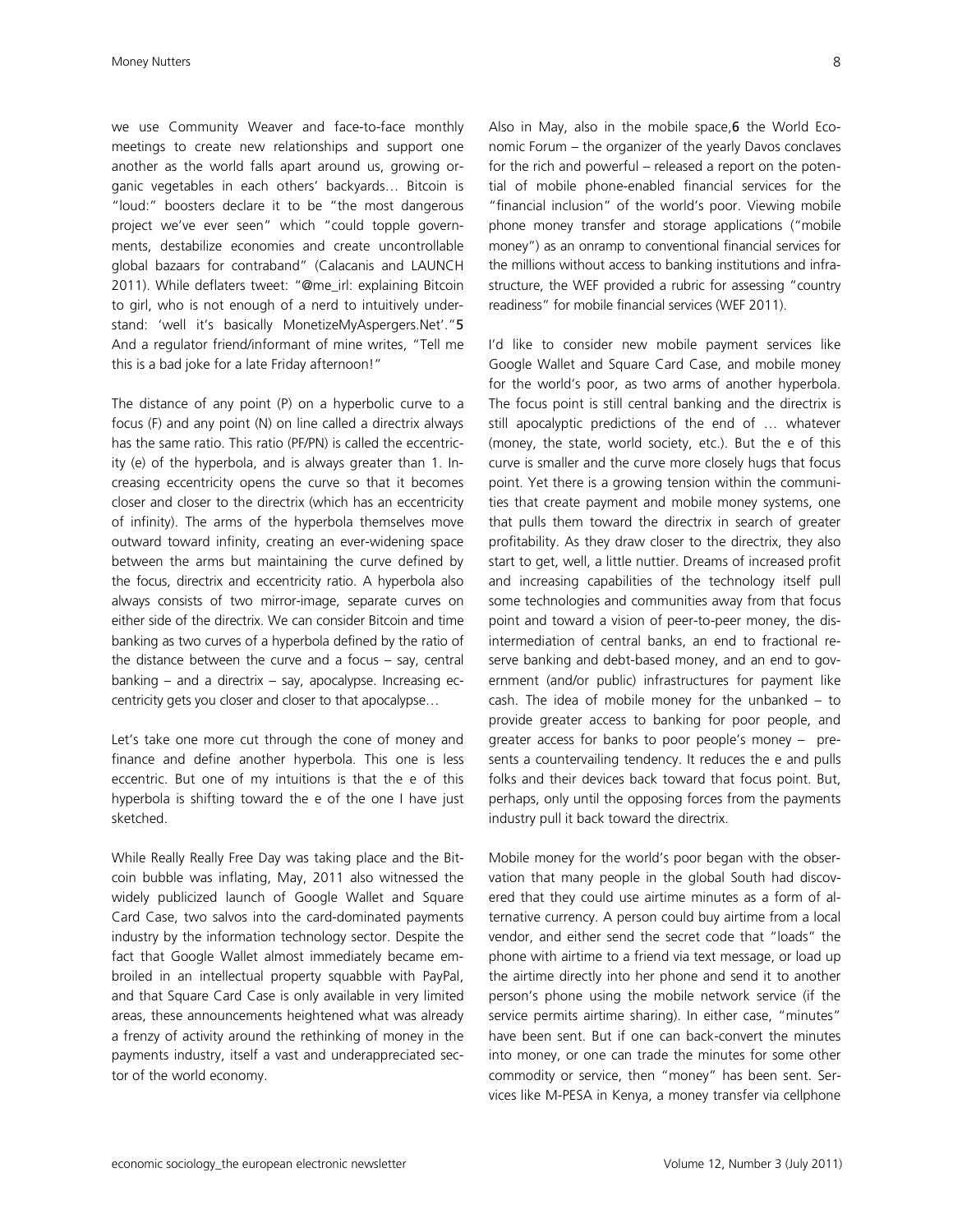service offered by Kenya's largest mobile network operator, Safaricom, follow this basic model. M-PESA is now used by over 14 million Kenyans, about a third of the population. Here, however, rather than airtime, customers of M-PESA are loading and sending money, specifically, "emoney." E-money is a representation of value, essentially an electronic coupon, backed in a one-to-one ratio with funds held in a trust account by Safaricom that represents the ever-changing sum total of all the value in the M-PESA system as people "cash in" and "cash out" between cash and e-money (see Maurer 2011, Zerzan 2010).

Mobile money services like M-PESA leverage existing mobile communications networks, which have far greater reach than banks or other financial infrastructures, and people's existing "informal" practices involving those networks, for payment and money transfer functions. My colleagues and I have been exploring the transformation of M-PESA itself into a platform for other payment, savings, and insurance functions developed by third parties (see Kendall et al. 2011). An emerging issue, however, is whether mobile money services start and stop at payment and transfer functions, or can be transformed into "real" means of value storage. And in this context, this means whether the funds stored in mobile accounts can be intermediated and earn interest for a new class of "depositor," who currently does not have bank accounts but does have access to mobile phones (see Ehrbeck and Tarazi 2011). The arms of the hyperbola pull toward that focus point, fractional reserve central banking, money as debt, and poor people's money, in particular, as poverty capital (Roy 2010).

Regulators worry about this possibility, of course, since mobile network operators are not regulated to the extent that banks are – the current financial crisis notwithstanding, banks operate according to certain prudential standards, while mobile operators do not, at least not yet. If a network operator wants to intermediate the funds held to back its issuance of e-money, should it have to apply for a banking license? What level of reserves should it hold? There are no capital adequacy norms for mobile telecommunications companies. Those promoting the idea that mobile money should earn interest – framed as a benefit to the world's poor, the same benefit first-world "banked" people supposedly earn from having access to financial services – want regulators to stop treating mobile money as a payment service. This would, probably, mean opening the door to intermediation and fractional reserve mobile banking. A good idea? A bad idea? Forestall your cynicism for just a moment, and let's move further north.

Rather than mobile money services like M-PESA, which run on low-end phones and rely on text-messaging, mobile payment services like Google Wallet often seek to complement or replace credit and debit cards as the means of payment at the point of sale. Google Wallet will run on Android phones enhanced with a special Near Field Communication (NFC) chip which can communicate with a special point of sale device. Instead of swiping your credit card or offering cash, you tap or wave your phone over the device and the Google Wallet application directs the account from which the payment is to be charged. Square's Card Case goes a step further: by registering an existing account, shopping at merchants who have signed up to accept the service, and registering with the merchant (all done with a smartphone or tablet device and Square's plug-in card reader) you can pay simply by providing your name: the merchant receives a picture of you at his terminal, and you receive a text message confirmation that a payment has taken place.7

Google Wallet is currently mired in an IP dispute with Pay-Pal. Square Card Case is currently in a very limited rollout (six cafes in San Francisco, six in New York, and between one and three other establishments each in St. Louis, Los Angeles, and Washington, D.C.). But both represent new developments in the payments industry that seek to mine value from the act of payment. Payment – the act of value transfer – has been largely ignored by economic sociology and anthropology. Yet it is an enormous source of value. By 2006, as Adam Levitin notes, interchange fees levied on non-cash and check payments made the payments industry "larger than the entire biotech industry, the music industry, the microprocessor industry, the electronic game industry, Hollywood box office sales, and worldwide venture capital investments" (Levitin 2007:2). By 2009, it had also surpassed the airline and lodging industries (Brown 2009:130).

It is an often overlooked fact that the exchange of goods or services for money in today's world often does not occur at par. Merchants bear the cost of accepting all alternative forms of payment besides cash or checks. For the US\$100 I offer a merchant, he receives a net of around \$97 after paying the merchant discount, a fee comprised of a number of parts, the largest of which is usually interchange, with an additional ad valorem component based on the purchase price. Merchants pay the merchant discount in exchange for enhanced sales and convenience.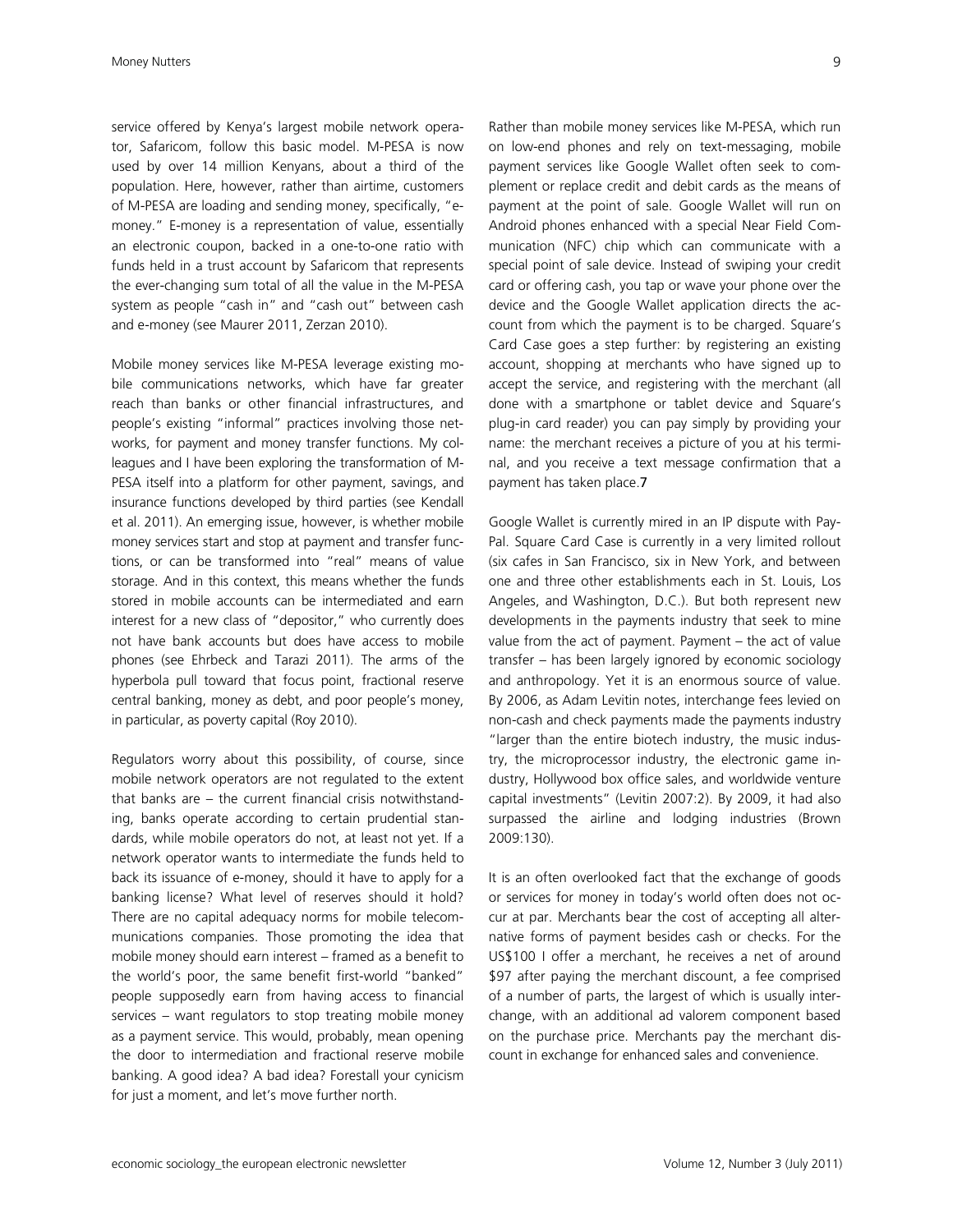Par clearance during exchange was, in earlier days, a monumental technical and political achievement. With the centralization of Federal Reserve Banks throughout the United States, the costs of transporting currency and paper were diminished and were absorbed by the Federal Reserve banks themselves. The Federal Reserve – here operating as a public institution creating a public infrastructure for check clearance and currency reserves – eliminated the justification of exchange fees. Regional and local banks, remember, *fought* the Fed, even if today, as many argue, the Fed has largely been captured by private financial entities. That capture may be more apparent in the financial rather than the regulatory functions, however. I can hear the complaints from my colleagues on this point, but, as social scientists have learned about the state, stock markets, corporations, and other organizations of national capitalism and industrial society, these are always manyheaded and many-tentacled creatures, often working at cross-purposes to each other and to divisions within themselves. I want to hold onto the public function of par clearance and payment infrastructures.8 Par clearance was instituted by the political decision and the technical operations involved in asserting the non-ownership of the means of value transfer. *No one would own payments;* the value chain in payment was cut when checks had to be cleared at par. Even today, payments industry professionals refer to cash and check as "virtual" payment systems because no one "owns" them.

Corporate entities and banks very quickly found new ways to mine value in the act of payment: credit cards were born, followed by debit and now mobile payments, each seeking to profit from the act of value transfer. Credit, debit and mobile payments do not occur at par. For all new entrants into the payments industry, it is the promise of non-par settlement that generates the value proposition. The card companies still dominate. The fact that most new entrants leverage existing card accounts and, sometimes, card network infrastructure means they will continue to do so for some time yet. But competitors are challenging the card networks almost every week.9

Challenges are also coming to the financial intermediaries. As more and more information technology and other nonfinance professionals get into the business of payments, they are starting to pry open the black boxes of banking and money, unraveling its social and sociotechnical organization. The Institute for the Future, a Silicon Valley thinktank, has included in its Ten Year Forecast, "the future of money." Put new means of payment together with virtual world currencies or Bitcoin, and you start to feel the ground shaking a bit, or the arms of the hyperbola pulling toward greater and greater eccentricity.

I had just given a lecture on mobile money to a group of about 100 design and information technology professionals in a trendy studio in San Francisco. During the question and answer period, a member of the audience asked whether I thought the "intangibility" of mobile money would be a problem in its adoption, "because it can't be held, like cash." I responded that a little history lesson might be in order. Paper cash has long been the target of political agitators, artists and "sound money" advocates precisely because of its "insubstantial" quality – it is "mere paper," as Thomas Nast's nineteenth-century political cartoons remind us – and yet it has been on balance phenomenally successful. Her reply caught me off guard: "Yes, but that had the *government* behind it!" The word government was uttered with that tone of contempt that I am used to hearing from television commentators on the far right of the American political spectrum, not young, hipster kids working for a cool design firm. Now, of course, she was correct, and a national government can do things that a private enterprise sometimes cannot do, or cannot do as easily. Yet at the same time, we have entire international payment infrastructures created by private entities that are nearly ubiquitous in the global North and much of the rest of the world, and gigantic multinational corporate actors vying with one another to create, from whole cloth, such infrastructures for entire regions in one fell swoop (see: central Africa). The invective is reserved for government money, for government in general, for the central authority imagined to emanate from reserve banks and especially the "evil" of fractional reserve banking that generates debt, debt and more debt and keeps these governments afloat. Afterwards, during the reception, I was surrounded by people wanting to talk about abolishing the Federal Reserve, and also people devising new payment systems and devices that have since become "real," or at least piloted in a few cities around the country.

One of my regulator buddies once accused me of being a "Fedophile." Yet I think one can defend the virtue of a public payments infrastructure, owned by no-one, operating in the public good, without also buying lock, stock and barrel every element of central banking and the national capitalism described by Hart in the last issue of this Newsletter. Certainly, one can at least document the existence of public infrastructures before they are enclosed, and reflect analytically on the quality of public goods or of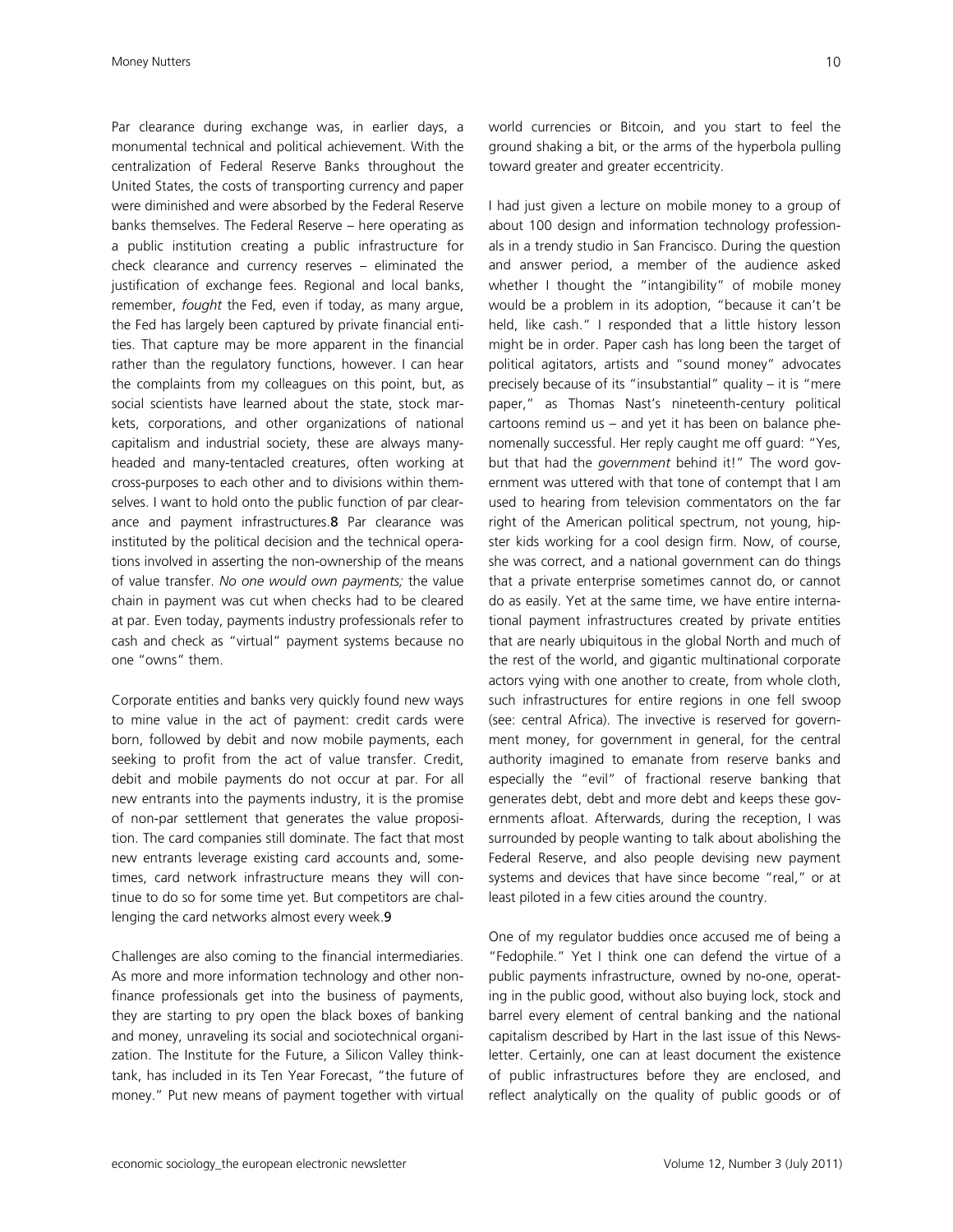publicness as an aspect of infrastructures.10 Further, if nothing else, I would exhort members of our scholarly community to pay some attention to payment. It is ironic that both Marx and Weber wrote of bills of exchange and the credit system without noting that the non-par clearance of such bills created a huge source of non-exchange and non-debt based profit. We may need a better vocabulary for fees, rents, taxes, tribute – not everything, as the Islamic bankers remind us, is usury. In the *Wealth of Nations*, Adam Smith took a short digression on the topic of fees charged by the city of Amsterdam at Amsterdam banks for opening accounts, transferring funds and other services. He noted that the amounts collected through such fees had become considerable, but that this was an "accidental" revenue stream incidental to the operations of the bank itself. The levying of such fees, he wrote, was supposed to serve the interests of "public utility." And, to underscore, this was revenue that accrued to the public coffer, not the bank (Smith 1776, IV.3.29).

Keith Hart writes that pluralism in money is "rapidly becoming the case again" (2011:8). He also observes that "there will have to be as many monies as there are communities. The digital revolution has begun to make that technically feasible" (p.9). He is correct. But there are patterns, similarities, reconfigurations of "elements that are well known already" (Guyer 2010:416; see Maurer 2005). One can't help but to feel that we have seen this dance before, even if we were not yet born when its moves were last performed.11

A gravitational slingshot is when an object falls toward another object exerting a heavier gravitational pull and whips around that object, accelerating in the process and hurtling out into space along a hyperbolic curve. Astronomers can use the gravitational slingshot effect to send space probes to new regions of the solar system. In the tension back and forth between the focus of central banking and the directrix of apocalyptic time the monetary experiments I have described here may also be hurtling us toward uncharted territories. Call me a Fedophile, call me nutter! Let's join in the drumming and see where it takes us!

*Acknowledgements:* I would like to thank Nigel Dodd for inviting me to contribute this essay, and Keith Hart, Tom Boellstorff, Julia Elyachar, Stefan Helmreich, Taylor Nelms, Lana Swartz, Jenny Fan and Scott Mainwaring for their comments and suggestions on earlier versions. All errors remain my responsibility alone. I owe particular thanks to Scott and Lana for accompanying me into the world of Bitcoin, and for forwarding blogs and tweets along the way, and to my informants in the money worlds this essay tries to describe. Research on mobile financial services has been supported by the National Science Foundation, Law and Social Sciences Program (SES 0960423). The author is the director of the Institute for Money, Technology and Financial Inclusion, which has received support from the Bill and Melinda Gates Foundation. Any opinions, findings, and conclusions or recommendations expressed in this article are those of the author and do not necessarily reflect the views of the National Science Foundation or any other organization.

*Bill Maurer is Professor of Anthropology and Law, and the Director of the Institute for Money, Technology and Financial Inclusion (IMTFI), at the University of California, Irvine. He is a cultural anthropologist who studies law, money and finance, particularly new and experimental financial and currency forms and their legal implications. He is author of*  Recharting the Carribean: Land, Law and Citizenship in the British Virgin Islands *(1997),* Pious Property: Islamic Mortgages in the United States *(2006), and* Mutual Life, Limited: Islamic Banking, Alternative Currencies, Lateral Reason *(2005).* 

## **Endnotes**

#### 1Available at

http://www.meetup.com/LBTimeExchange/events/18162791/ , last accessed June 6, 2011.

2I have slightly altered the exact wording to protect the guilty.

**3There** is also a "radical privacy" utopia here, for those that believe in that kind of thing.

4Less than a week after the rumor circulated, US Senator Charles Schumer of New York called for an investigation of the alleged online drug market, and said of the use of BTC on this market, "It's an online form of money laundering used to disguise the source of money, and to disguise who's both selling and buying the drug."

(http://www.nbcnewyork.com/news/local/123187958.html). The story ran on June 6, 2011. The original story about the drug market appeared on the online site, Gawker, on June 1

(http://gawker.com/5805928/the-underground-website-where-

you-can-buy-any-drug-imaginable ). Apropos of this essay, in response to the Schumer story, one commentator wrote, "Cryptocurrency being used to peddle drugs? Shut it down! I heard drug dealers also accept cash. Ban cash!" (see link above). 5The disparaging yet self-deprecating nod to gender and neurodiversity is par for the course in the communities of interest around Bitcoin.